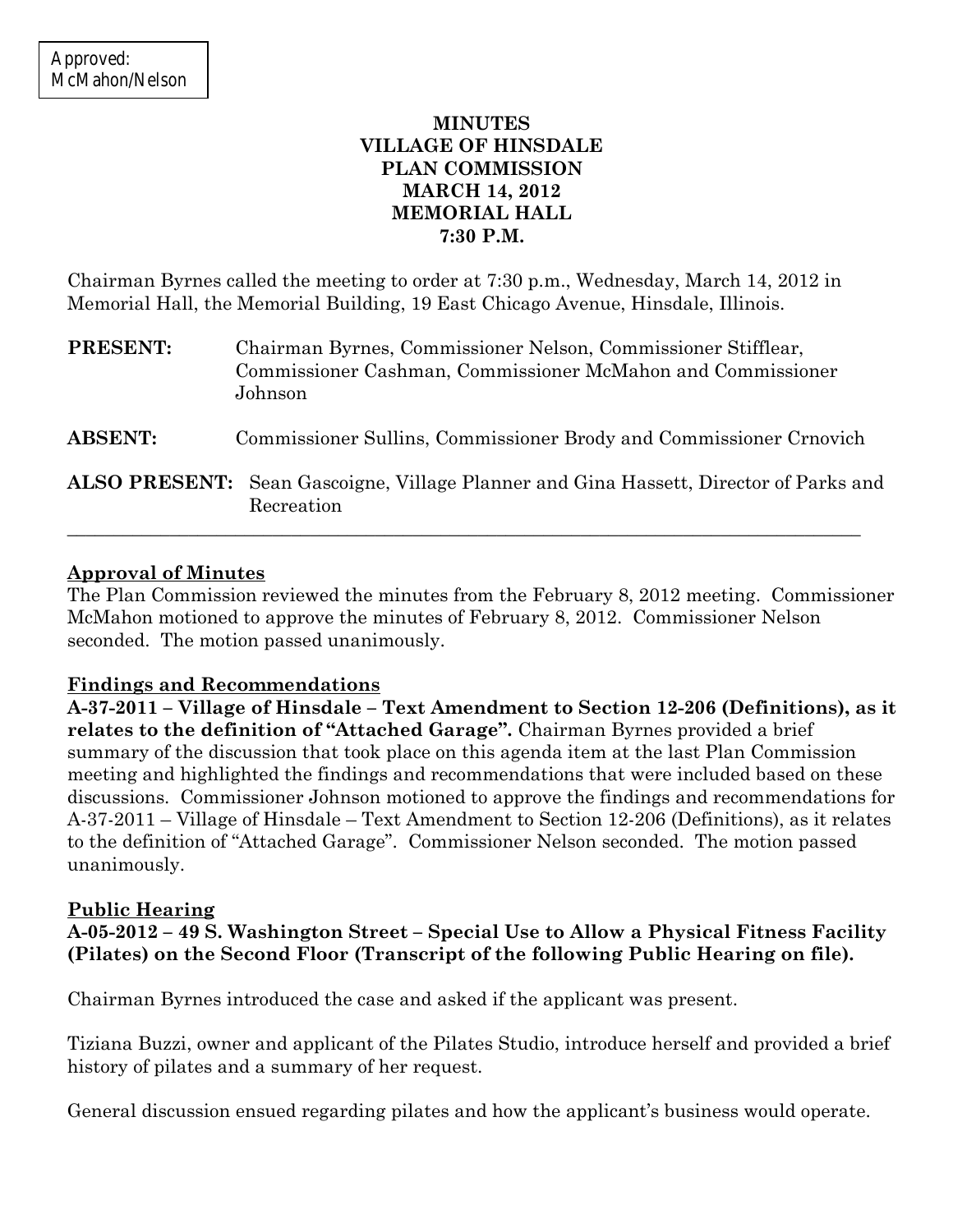#### **Plan Commission Minutes March 14, 2012**

Commissioner Nelson motioned to approve case A-05-2012 – 49 S. Washington Street – Special Use to Allow a Physical Fitness Facility (Pilates) on the Second Floor. Commissioner Cashman seconded. The motion passed unanimously.

## **Exterior Appearance/Site Plan Review**

## **500 W. Hinsdale Avenue (Community Pool) – Village of Hinsdale Parks and Recreation Dept. – Site Plan/Exterior Appearance Approval for Fence Replacement.**

Chairman Byrnes asked Gina Hassett, Director of the Parks and Recreation Department, to summarize the request.

Ms. Hassett provided a brief summary and explained what was being proposed and why the community pool needed a new fence.

Commissioner McMahon questioned how the installation of a new fence would impact the existing landscape.

Ms. Hassett explained how the fence would be installed and that there was no concern.

General discussion ensued regarding the appearance of both the new and existing fence, and most Commissioners agreed the new fence would be a big improvement.

Chairman Byrnes disagreed and indicated that he liked the fence the way it currently existed. He also questioned the cost of the proposed fence.

Ms. Hassett identified the choices that were considered and the respective prices, identifying the proposed chain link as the most reasonable option.

Commissioner Stifflear confirmed where chain-link fences were permitted and whether the Parks and Rec Commission gave any consideration to the proximity of the chain link to residential properties.

Ms. Hassett responded indicating that they had not and explained how the process got her to this point.

General discussion ensued regarding alternative materials and the costs associated with the proposed fence.

Commissioner Stifflear explained that while his opposition was not as strong as Chairman Byrnes, he had some concerns with the material abutting the residential properties.

Commissioner Nelson stated that he had seen this style and color of fence being used other places and that the fence almost "disappears" in terms of appearance. He also identified the safety considerations and indicated that he had no concerns with the request.